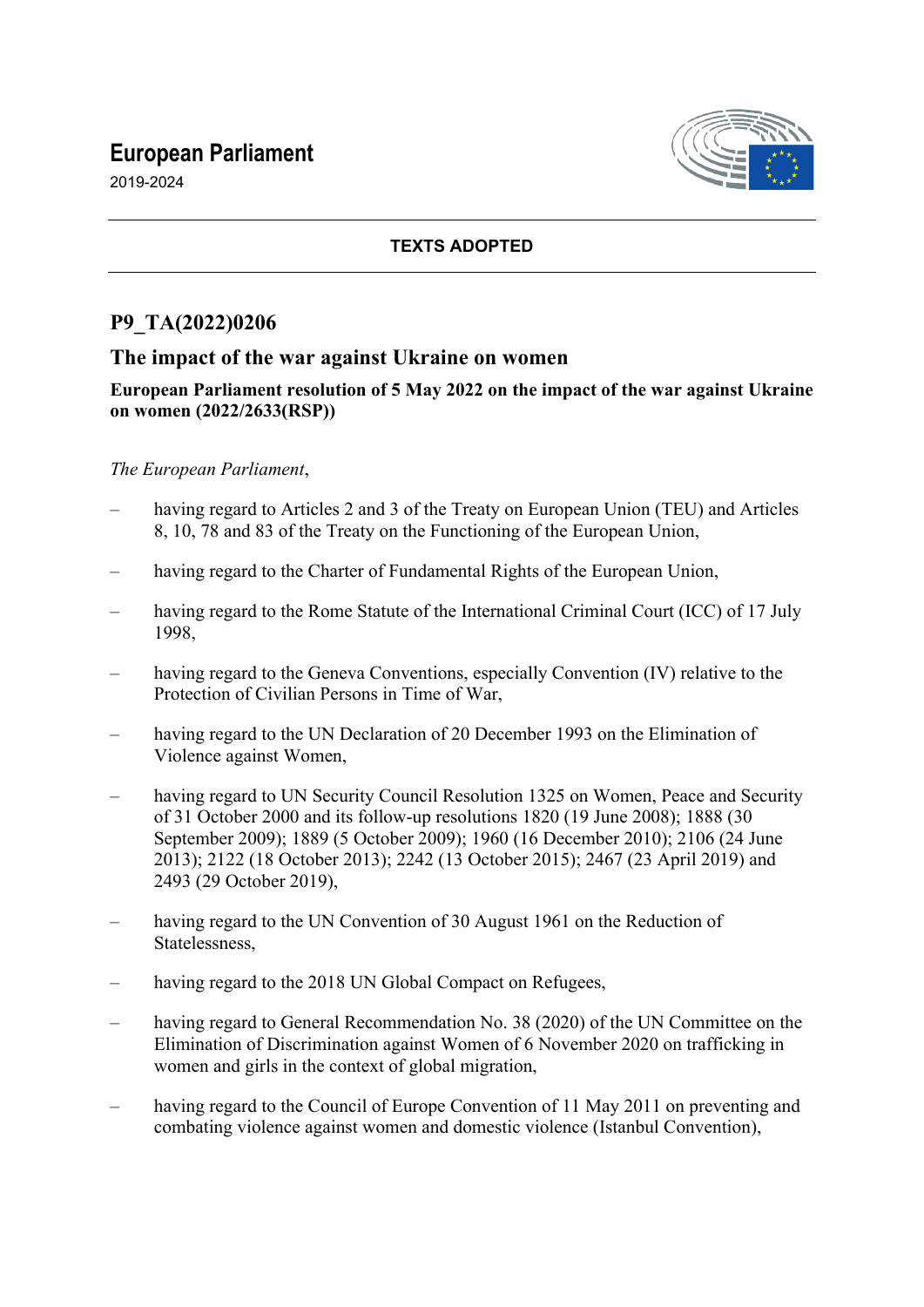- having regard to Council Directive 2001/55/EC of 20 July 2001 on minimum standards for giving temporary protection in the event of a mass influx of displaced persons and on measures promoting a balance of efforts between Member States in receiving such persons and bearing the consequences thereof<sup>1</sup> (Temporary Protection Directive),
- having regard to Council Implementing Decision (EU) 2022/382 of 4 March 2022 establishing the existence of a mass influx of displaced persons from Ukraine within the meaning of Article 5 of Directive 2001/55/EC, and having the effect of introducing temporary protection<sup>2</sup>,
- having regard to Directive 2011/36/EU of the European Parliament and of the Council of 5 April 2011 on preventing and combating trafficking in human beings and protecting its victims, and replacing Council Framework Decision 2002/629/JHA<sup>3</sup>,
- having regard to the Commission communication of 14 April 2021 on the EU Strategy on Combatting Trafficking in Human Beings 2021-2025 (COM(2021)0171),
- having regard to the Commission communication of 23 March 2022 entitled 'Welcoming those fleeing war in Ukraine: Readying Europe to meet the needs' (COM(2022)0131),
- having regard to the Commission proposal for a directive of 8 March 2022 on combating violence against women and domestic violence (COM(2022)0105),
- having regard to its resolution of 1 March 2022 on the Russian aggression against Ukraine<sup>4</sup>,
- having regard to its resolution of 7 April 2022 on the EU's protection of children and young people fleeing the war in Ukraine<sup>5</sup>,
- having regard to its resolution of 23 October 2020 on Gender Equality in EU's foreign and security policy<sup>6</sup>,
- having regard to the joint communication of the Commission and the High representative of the Union for Foreign Affairs and Security Policy entitled 'EU Gender Action Plan (GAP) III – An ambitious agenda for gender equality and women's empowerment in EU external action' (JOIN(2020)0017),
- having regard to the question to the Commission on the impact of the war against Ukraine on women (O-000015/2022 – B9-0012/2022),
- having regard to Rules 136(5) and 132(2) of its Rules of Procedure,

- 2 OJ L 71, 4.3.2022, p. 1.
- 3 OJ L 101, 15.4.2011, p. 1.
- 4 Texts adopted, P9\_TA(2022)0052.
- 5 Texts adopted,  $P9T\overline{A(2022)}0120$ .
- 6 OJ C 404, 6.10.2021, p. 202.

<sup>1</sup> OJ L 212, 7.8.2001, p. 12.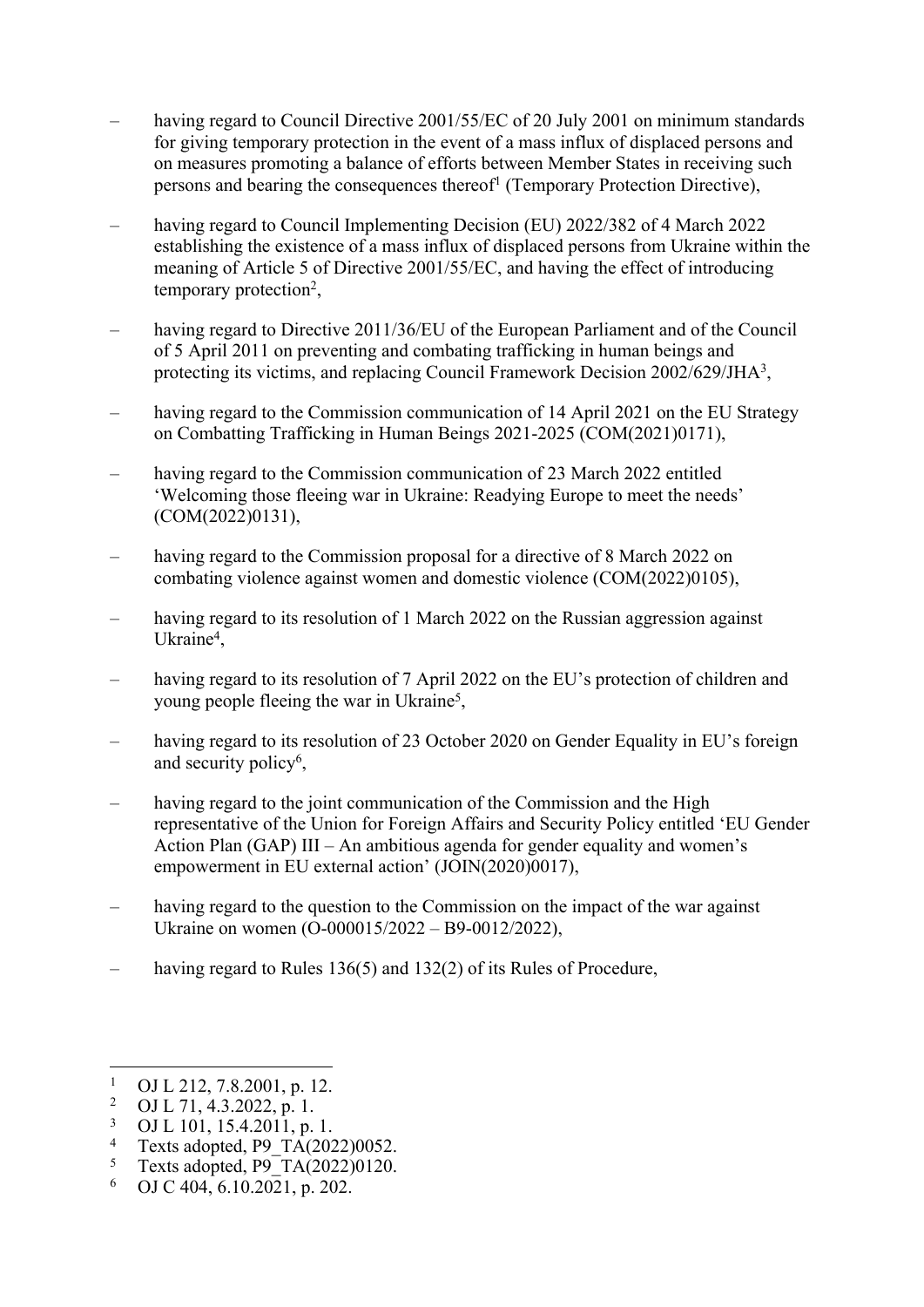- having regard to the motion for a resolution of the Committee on Women's Rights and Gender Equality,
- A. whereas the invasion of Ukraine by Russia has forced a large number of people to flee the country; whereas since the beginning of the Russian aggression against Ukraine on 24 February 2022, according to the United Nations High Commissioner for Refugees (UNHCR), approximately 5 million refugees have fled from Ukraine to the  $EU^1$ ; whereas an estimated 90 % of the refugees are women and children<sup>2</sup>;
- B. whereas a further 7,1 million<sup>3</sup> people have been displaced internally within Ukraine, including women and children in need of medical and mental health care, employment possibilities, proper schooling for children and accommodation and protection against sexual and gender based violence; whereas 13,5 % of those newly displaced had prior experience with displacement during 2014-2015; whereas internal displacement is putting strain on the municipalities of Ukraine, whereas women in the regions viewed as transit regions are specifically affected; whereas proper support for the municipalities hosting internally displaced people needs to be established;
- C. whereas women often come to the EU with their children or the children of their extended family and friends; whereas approximately 2 300 unaccompanied minors have been registered so far; whereas reports from international organisations estimate higher numbers; whereas children from care institutions such as orphanages are not considered unaccompanied; whereas the latest reports indicate that about half a million Ukrainian civilians have been forcibly deported, including many women and children<sup>4</sup>; whereas more than 2 300 children have been abducted and forcefully displaced to Russia; recalls that under the Geneva Convention 'individual or mass forcible transfers, as well as deportations of protected persons from occupied territory [...] are prohibited';
- D. whereas around 2,8 million people have fled to Poland, around 763 000 people have fled to Romania, 476 000 to Hungary and 346 000 to Slovakia; whereas a significant proportion of the refugees continue to travel to other Member States; whereas from Poland, around 1 million refugees have moved on to other Member States, with 1,5 million refugees remaining in Poland, making Poland the EU country with the highest proportion of refugees per capita; whereas the second country in this ranking is currently Austria, followed by the Czech Republic and then Estonia<sup>5</sup>; whereas women without contacts in countries such as Poland are accommodated in public dormitories and sports halls; whereas there is a need to move beyond these temporary solutions and develop systemic solutions to ensure that women will not stay in public shelters facing poverty and further trauma; whereas there is an urgent need for safe accommodation for women, particularly pregnant women, elderly women and victims of sexual violence;

 $\frac{1}{2}$  https://data2.unhcr.org/en/situations/ukraine

 $\frac{2}{3}$  https://www.unrefugees.org/emergencies/ukraine/<br>https://www.jom.int/news/71-million-people-displ

<sup>3</sup> <https://www.iom.int/news/71-million-people-displaced-war-ukraine-iom-survey>

<sup>4</sup> https://www.reuters.com/world/europe/moscow-has-deported-500000-people-russiaukraine-lawmaker-says-2022-04-20/

<sup>5</sup> [https://data2.unhcr.org/en/situations/ukraine#:~:text=Share%20this%20page%3A-](https://data2.unhcr.org/en/situations/ukraine#:~:text=Share%20this%20page%3A-,Ukraine%20Situation%3A%20Moldova%20Refugee%20Border%20Monitoring,(14%2D03%2D2022)&text=Almost%20three%20million%20refugees%20have,displaced%20to%20Moldova%20(UNHCR)) [,Ukraine%20Situation%3A%20Moldova%20Refugee%20Border%20Monitoring,\(14%2D](https://data2.unhcr.org/en/situations/ukraine#:~:text=Share%20this%20page%3A-,Ukraine%20Situation%3A%20Moldova%20Refugee%20Border%20Monitoring,(14%2D03%2D2022)&text=Almost%20three%20million%20refugees%20have,displaced%20to%20Moldova%20(UNHCR)) [03%2D2022\)&text=Almost%20three%20million%20refugees%20have,displaced%20to%](https://data2.unhcr.org/en/situations/ukraine#:~:text=Share%20this%20page%3A-,Ukraine%20Situation%3A%20Moldova%20Refugee%20Border%20Monitoring,(14%2D03%2D2022)&text=Almost%20three%20million%20refugees%20have,displaced%20to%20Moldova%20(UNHCR)) [20Moldova%20\(UNHCR\)](https://data2.unhcr.org/en/situations/ukraine#:~:text=Share%20this%20page%3A-,Ukraine%20Situation%3A%20Moldova%20Refugee%20Border%20Monitoring,(14%2D03%2D2022)&text=Almost%20three%20million%20refugees%20have,displaced%20to%20Moldova%20(UNHCR))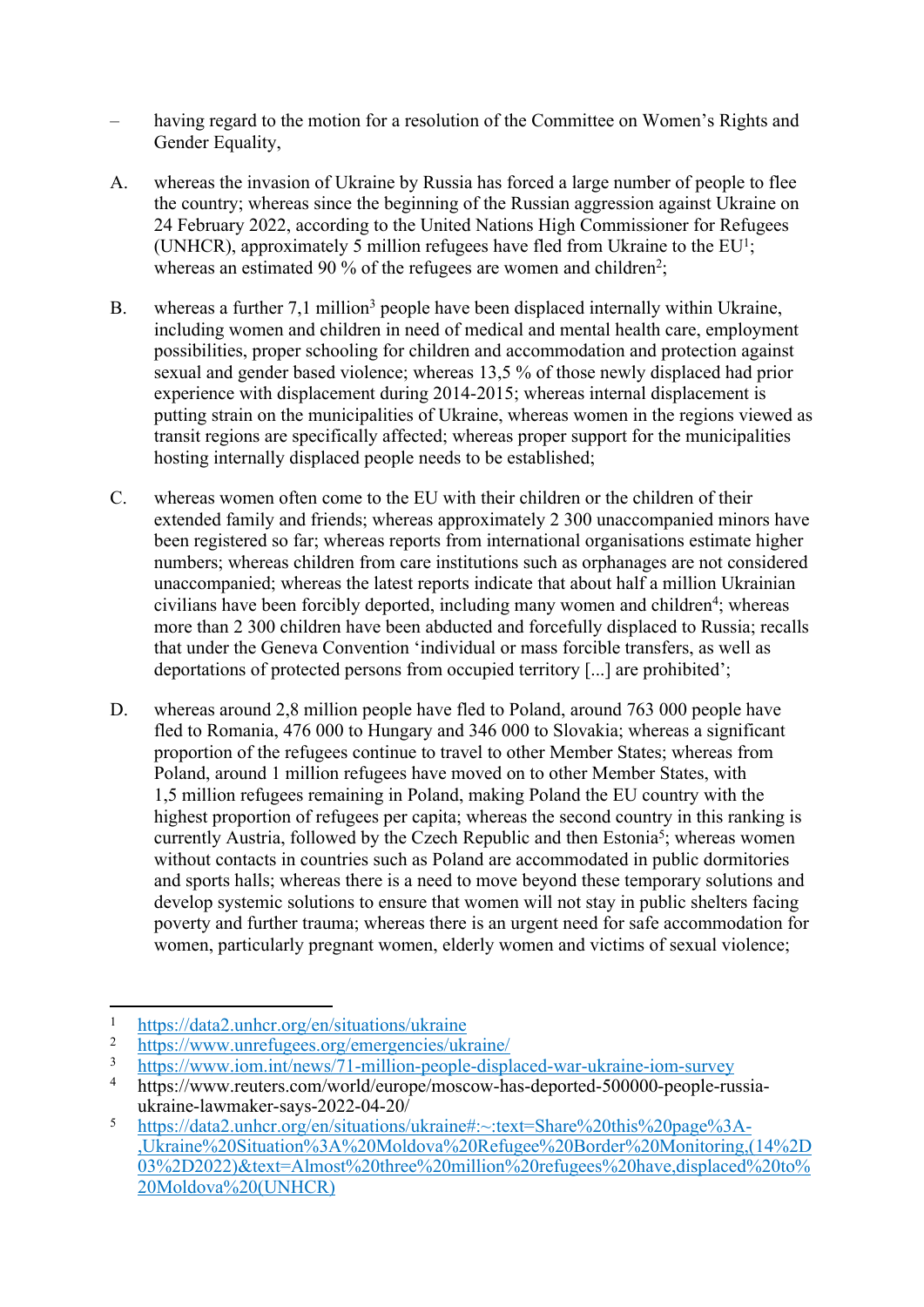- E. whereas around 428 000 refugees have left Ukraine via Moldova; whereas there are still around 100 000 refugees staying in Moldova, putting severe strain on the country's infrastructure and services; whereas in the context of the EU Solidarity Platform, seven EU Member States including Austria, France, Germany, Ireland, Lithuania, the Netherlands and Spain, as well as Norway, have pledged to welcome 14 500 people transiting Moldova so far;
- F. whereas women and girls are particularly at risk during humanitarian and displacement crises, as they continue disproportionately to be the victims of discrimination based on gender norms and gender-based violence; whereas while the first arrivals of refugees fleeing Ukraine mostly had contacts within the EU, the majority of people arriving now do not have a contact point or support network in the EU;
- G. whereas EU citizens, civil society and Member States reacted to the incoming refugees fleeing Ukraine with an unprecedented outpouring of solidarity; whereas for the first time the Council of the European Union triggered the Temporary Protection Directive (TPD), providing beneficiaries, for at least one year with possibility of extension, with residence permits and access to employment, to suitable accommodation or housing, to social welfare or means of subsistence if necessary, to health and medical care, and, for minors, to education, as well as giving families the opportunity to reunite;
- H. whereas the application of the TPD has been rather uneven and at least eight Member States have chosen not to include people with long-term residence permits and other third country nationals in Ukraine in its scope; whereas recognised refugees in Ukraine and others with equivalent protection are often unable to travel within the EU as their travel documents are not recognised by some Member States; whereas this is very problematic for women facing their second displacement<sup>1</sup>;
- I. whereas so far, most of the efforts to relieve the situation of refugees, most of them women, have been conducted by the NGOs operating on the ground, civil society and volunteers, but also local governments and authorities; whereas continuous support is needed to ensure good cooperation between grass roots and international level organisations, and whereas their coordination has been improving since the beginning of the conflict and flow of refugees; whereas local entities are performing an important part of the organisation in hosting countries; whereas Member States have a legal obligation to ensure protection of refugees under international and EU law, including the TPD, and thus need to step up their efforts to facilitate coordination on the ground and ensure better task distribution;
- J. whereas special attention should be paid to the situation of women refugees experiencing intersecting discrimination, such as Roma women, Black women, stateless women, women with disabilities, migrant women, racialised women and LGBTIQ+ people, including transgender women whose identity may not be recognised, especially in Poland and Hungary, where measures have been taken against LGBTIQ+ people; whereas special attention should also be paid to the racialised women of African descent and third country nationals at border crossings; whereas the discrimination and gender

<sup>1</sup> [https://ecre.org/wp-content/uploads/2022/03/Information-Sheet-%E2%80%93-Access-to](https://ecre.org/wp-content/uploads/2022/03/Information-Sheet-%E2%80%93-Access-to-territory-asylum-procedures-and-reception-conditions-for-Ukrainian-nationals-in-European-countries.pdf)[territory-asylum-procedures-and-reception-conditions-for-Ukrainian-nationals-in-](https://ecre.org/wp-content/uploads/2022/03/Information-Sheet-%E2%80%93-Access-to-territory-asylum-procedures-and-reception-conditions-for-Ukrainian-nationals-in-European-countries.pdf)[European-countries.pdf](https://ecre.org/wp-content/uploads/2022/03/Information-Sheet-%E2%80%93-Access-to-territory-asylum-procedures-and-reception-conditions-for-Ukrainian-nationals-in-European-countries.pdf)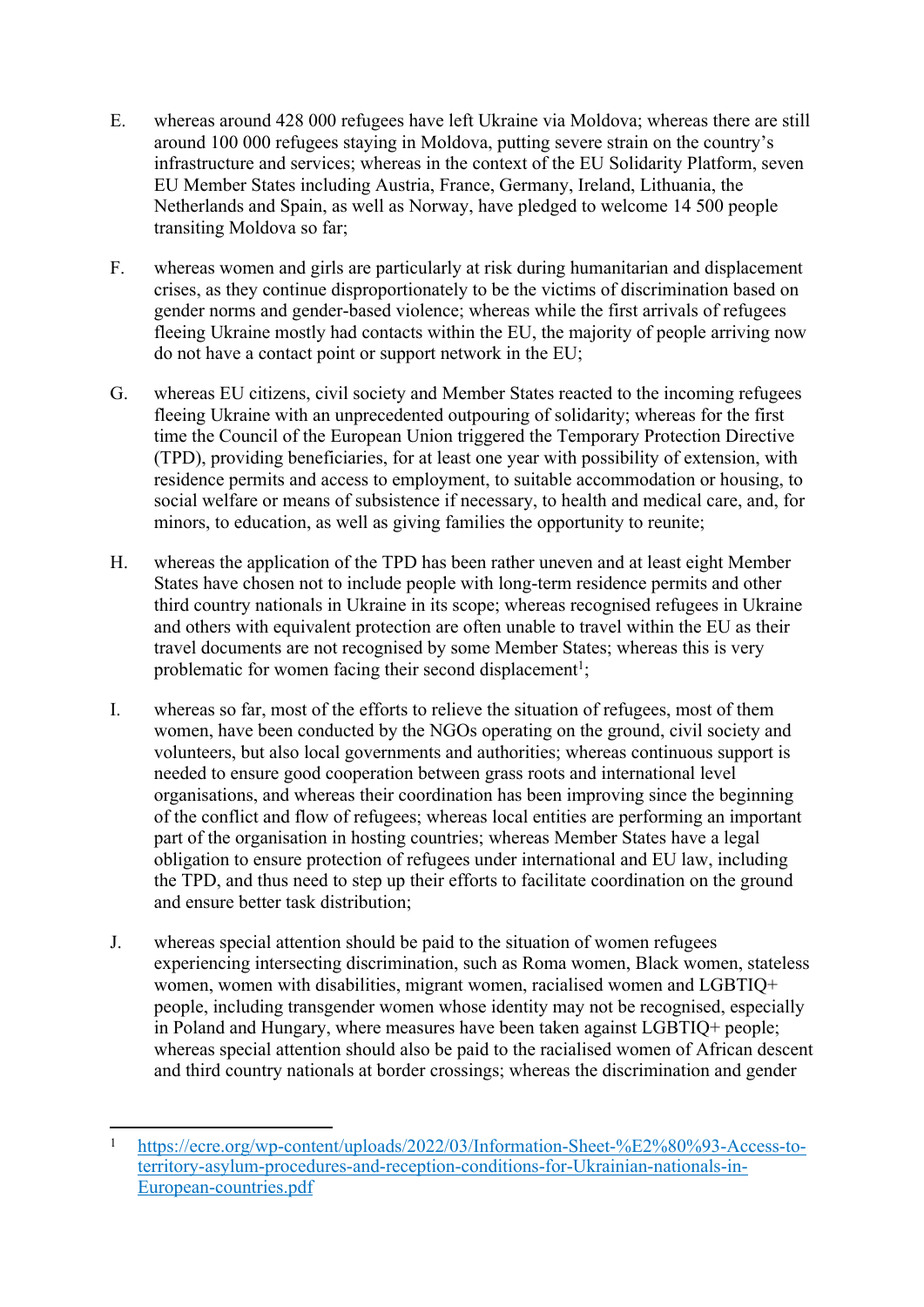based violence these groups of women are experiencing at the borders is often unreported and not documented, meaning it remains invisible;

- K. whereas older women, especially those with no contact points in the EU, are often at risk of isolation without family or wider community ties; whereas they are particularly vulnerable owing to language barriers and lack of access to social and support services, including access to medicines and food;
- L. whereas the war in Ukraine is impacting women, including those facing intersectional discrimination, in specific ways and is exacerbating pre-existing inequalities; whereas most households in Ukraine are now relying on women and are in precarious and highly vulnerable situations due to the ongoing severe shortages of food, water and energy supplies inside Ukraine;
- M. whereas many women have stayed in Ukraine and mobilised for combat or to provide non-combat support; whereas women make up around 15 % of Ukraine's military and there are currently around 300 000 women in the battlefield; whereas women soldiers have been captured in Ukraine; whereas there are indications that Ukrainian women soldiers in captivity have been tortured, humiliated and subjected to sexual violence; whereas reports of such mistreatment are alarming; whereas respecting the Geneva Convention provisions on the humane treatment of prisoners of war (Article 13) is of the utmost importance; whereas women also make up a second line of defence, providing non-combat support as well as vital logistics including assistance in the evacuation of civilians; whereas there are women that have been left behind in Ukraine, being either not allowed to leave the country, such as those working in critical infrastructures, or not willing or able to leave the country;
- N. whereas there is an increasing number of unofficial reports from survivors, but also intelligence reports, about sexual violence in the conflict; whereas there are growing reports that rape, sexual harassment, torture, mass executions and genocide are being increasingly used by the Russian army as weapons of war against the civilian population in Ukraine;
- O. whereas the use of sexual and gender-based violence (GBV) as a weapon is a war crime and should thus be prosecuted according to the provisions of international law and the Rome Statute of the ICC, particularly Articles 7 and 8 thereof, which define rape, sexual slavery, enforced prostitution, forced pregnancy and forced sterilisation or any form of sexual violence as crimes against humanity and war crimes and equate them with torture and other serious war crimes, whether or not such acts are systematically perpetrated during international or internal conflicts, including those relating to sexual and other violence against women and girls;
- P. whereas the actual track record in delivering justice at the ICC for victims of sexual violence remains low, and whereas there are cases of convictions in that area that have been overturned (judgment against Jean-Pierre Bemba from the Democratic Republic of the Congo);
- Q. whereas the lack of availability and accessibility of appropriate gender-based violence services for refugees, including in reception centres, remains a significant concern; whereas it is vital that the response to this crisis includes gender based violence prevention and immediate response services;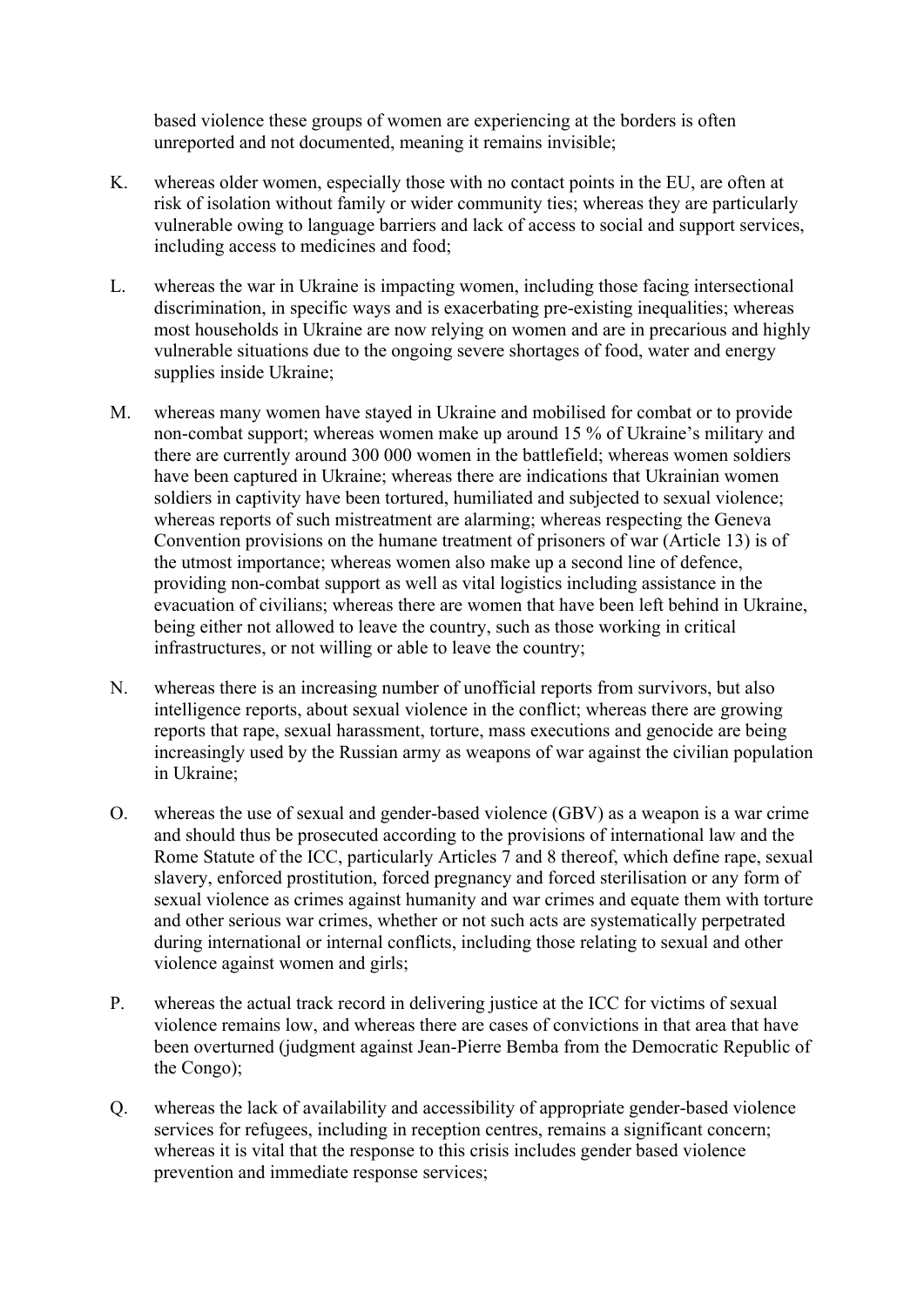- R. whereas the massive displacement and refugee flow due to the war in Ukraine is leading to the conditions for a spike in human trafficking; whereas there are significant unofficial reports about the risks of trafficking in human beings with regard to refugees, particularly women and unaccompanied children, who have fallen into the hands of traffickers or are reported missing, with traffickers often abusing the vulnerable situation of refugees by posing as providers of transportation, be it by car on either side of the borders or at train or bus stations;
- S. whereas there are currently an estimated 80 000 women waiting to give birth in Ukraine; whereas the difficult situation on the ground is resulting in a lack of proper access to sexual and reproductive health and rights for the women still in the country; whereas access to sexual and reproductive health and rights (SRHR) is also becoming increasingly difficult for the refugees arriving in the EU;
- T. whereas women require access to the full range of sexual and reproductive health services including contraception, emergency contraception, legal and safe abortion care, antenatal care and skilled assistance during childbirth; whereas access to emergency contraception is severely hampered by barriers in Poland and Hungary, due to prescription requirements; whereas in the case of Poland, Romania and Slovakia there are economic barriers in accessing such fundamental sexual and reproductive health and rights services as they are not covered by public health insurance or subsidy schemes, resulting in significant cost barriers as refugees have to pay the full cost out of pocket or seek help from local civil society organisations to cover the costs for them; whereas in Poland, a near-total abortion ban is in force;
- U. whereas advocates and NGOs receive hundreds of calls from pregnant women fleeing Ukraine who are not able to terminate their pregnancy due to the de facto abortion ban in Poland; whereas medical abortion in early pregnancy is not legal in Slovakia and is not available in Hungary; whereas as a lot of women have been raped during the conflict by the Russian aggressors, access to emergency contraception, post-exposure prophylaxis and safe and legal abortion services in Ukraine and in host and transit countries is crucial; whereas all host countries including Poland must fulfil their obligation, including under national law, to guarantee access to abortion care for women who became pregnant as a result of rape; whereas SRHR services are essential healthcare services and Member States should ensure access to them by all, including access to safe and legal abortion care and services in all circumstances;
- V. whereas Ukrainian legislation allows surrogacy and Ukraine accounts for over a quarter of the world's commercial surrogacy market and an estimated 2 000 to 2 500 babies are born through surrogacy each year in the country; whereas, due to the war, surrogate mothers are facing great difficulties in continuing their pregnancy in conditions conducive to their well-being, as well as in accessing health services during pregnancy, delivery and puerperium; whereas some surrogacy agencies have asked surrogate mothers not to flee Ukraine before the birth; whereas new-born children are particularly vulnerable, and the war makes it difficult for intended parents to assume parental authority and for public institutions to assume their guardianship and care in adequate conditions, when needed;
- 1. Restates its condemnation in the strongest possible terms of the Russian Federation's illegal, unprovoked and unjustified military aggression against and invasion of Ukraine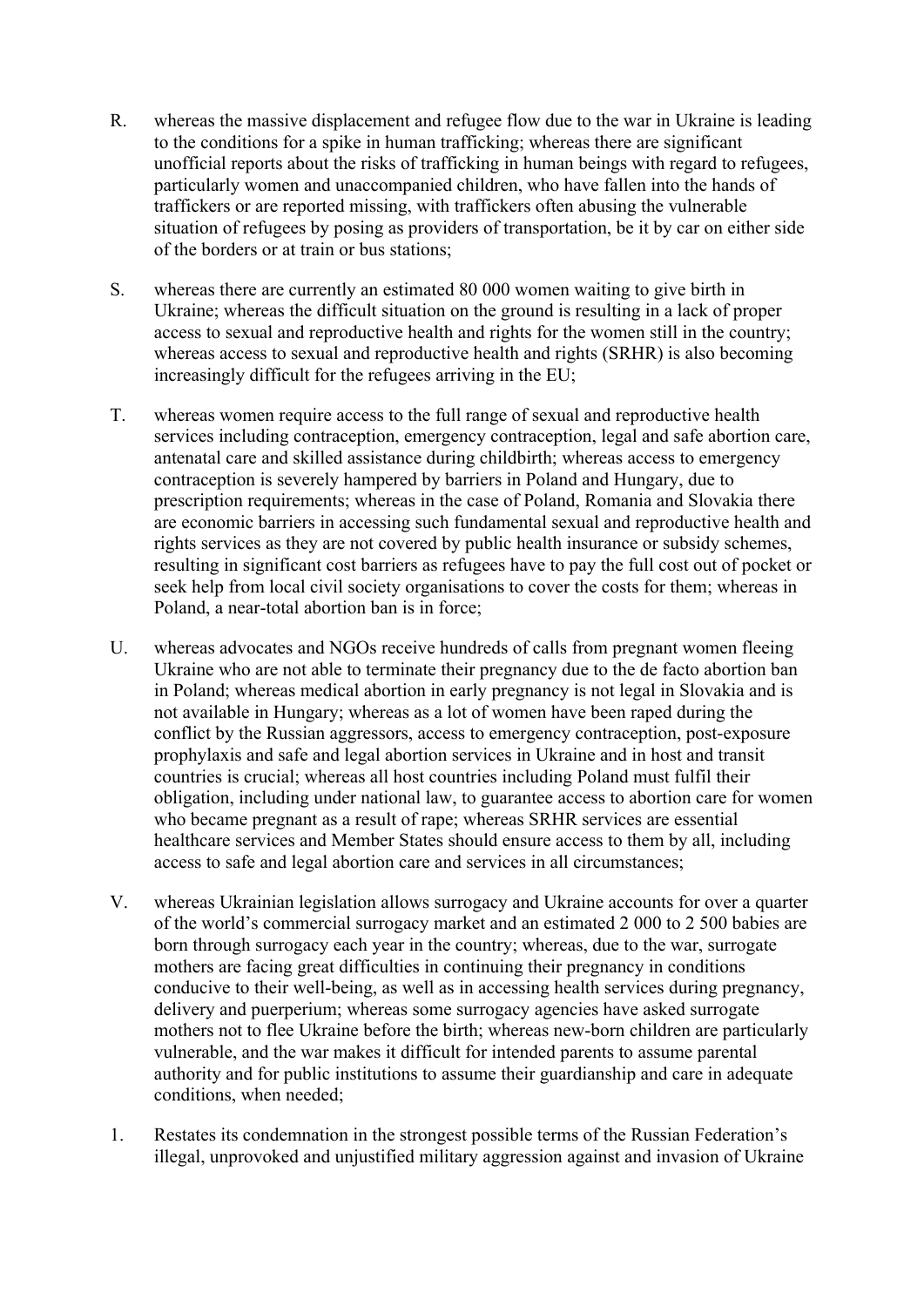and condemns any war crimes being committed against the civilian population, including women and girls in all their diversity;

- 2. Reiterates its calls for the EU institutions to work towards swiftly granting EU candidate status to Ukraine, in line with Article 49 TEU and on the basis of merit, and, in the meantime, to continue to work towards the integration of Ukraine into the EU single market along the lines of the Association Agreement in order to adequately protect Ukrainian women and girls;
- 3. Praises the solidarity shown by EU citizens, civil society, Member States and the EU itself towards Ukraine and people fleeing Ukraine; points out that since the beginning of the war, efforts to relieve the situation of women refugees fleeing Ukraine have been made via the civil society organisations operating on the ground, in particular local women's organisations, as well as volunteers, local authorities, and local and national governments, particularly those of the neighbouring Member States and countries, as well as international organisations:
- 4. Stresses that any kind of discrimination, including on the basis on nationality, residence status, belief or religion, race, colour, ethnicity, gender, age, sexual orientation, gender identity, socio-economic background, genetic features, disability or language is unacceptable and must be actively prevented;
- 5. Asks the Commission to ensure correct and full implementation of the TPD across all 27 Member States and to make sure that women refugees fleeing the war in Ukraine fully benefit from the rights enshrined therein, especially regarding health services, maternity, childcare and access to the labour market; considers that the EU-Ukraine Parliamentary Association Committee, according to its updated mandate, should have the role of monitoring the application of this directive in the Member States bordering Ukraine; calls for smooth and even implementation to ensure the even application of the TPD for third country nationals with a long-term residence permit and other groups of third country nationals fleeing the war in Ukraine;
- 6. Strongly condemns the use of sexual and gender-based violence as a weapon of war and stresses that this constitutes a war crime, as well as sexual and gender based violence in the transit centres within Ukraine and across EU; expresses its concern about the growing number of reports of human trafficking, sexual violence, exploitation, rape and abuse faced by women and children fleeing Ukraine and arriving in Europe; calls on EU countries to address the specific needs of women and girls in reception centres and to ensure that gender based violence services and referral pathways and complaints mechanisms are immediately available within communities in languages and formats accessible to all groups; calls on the EU and host and transit countries to guarantee access to sexual and reproductive health and rights services, particularly emergency contraception, post-exposure prophylaxis and abortion care, including for survivors of rape; calls for the EU and its Member States to support local, national and international organisations providing services and shelter to gender-based violence survivors among refugee women and girls;
- 7. Welcomes the inclusion of women fleeing armed conflict and the request for the provision of specific support in the Commission's proposal for a directive on gender based violence; notes that the displacement and refugee flow from the war in Ukraine is largely gendered; calls on the EU to adopt a gender-sensitive response to the crisis and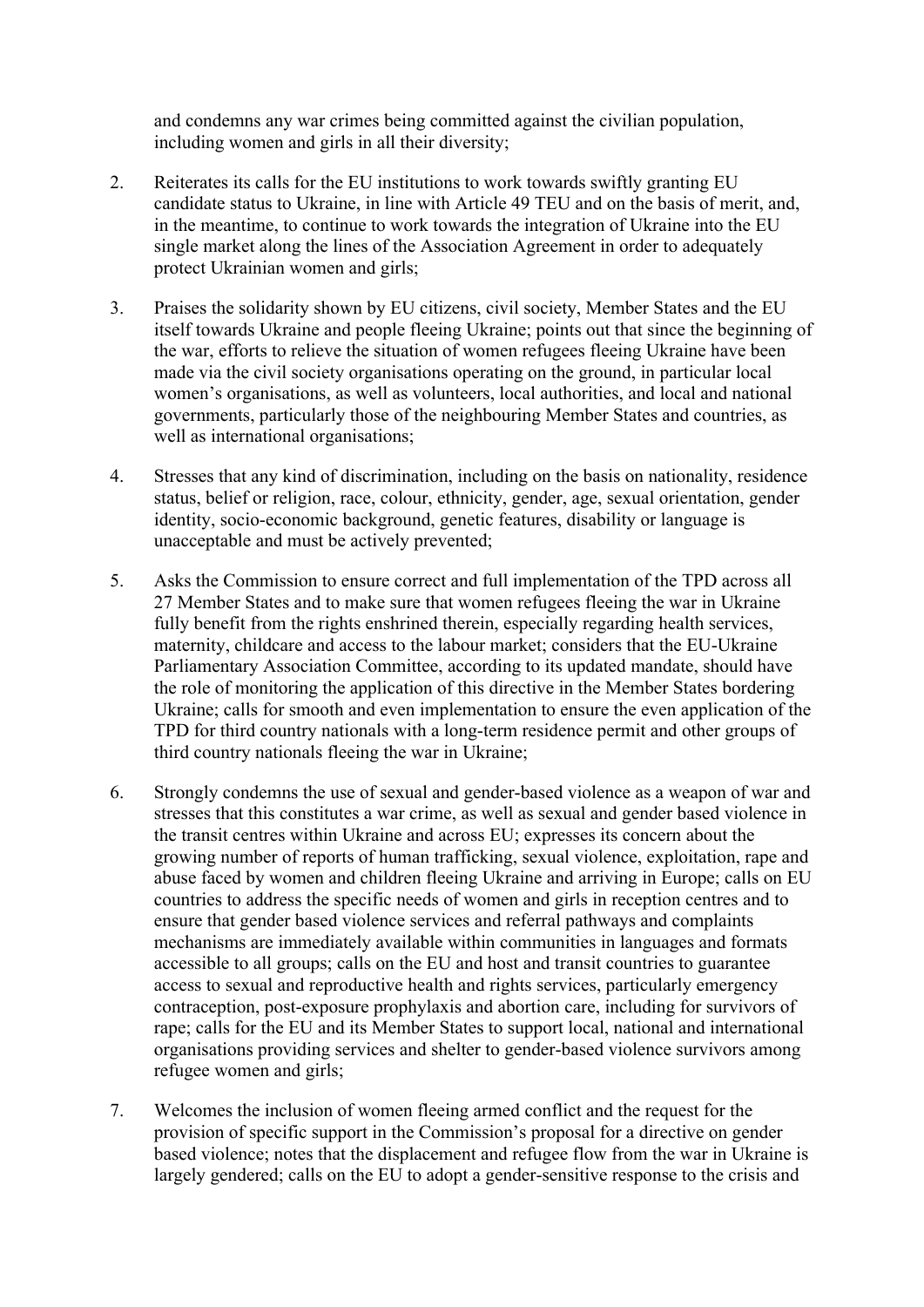to prioritise protection from sexual and gender-based violence and access for all refugees fleeing Ukraine, including those still in the country, to essential sexual and reproductive health services;

- 8. Highlights the need for specialised support for women and girls who are survivors of violence or who have witnessed violence and sexual abuse and calls on the Member States to set up such support programmes with adequate psychological and mental health support and counselling to overcome their traumatic experience; emphasises the need for proper reporting and documentation mechanisms to be set up within Ukraine and the EU, including for coordinating the collection of the testimonies of victims, in order to bring the cases for prosecution to the ICC and hold the perpetrators accountable; calls on the EU to support these efforts through funds and with expertise and logistics; stresses the importance of setting up a platform to record cases of warrelated sexual and gender-based violence also in order to ensure adequate conditions for this, such as specialised interpreters;
- 9. Expresses its strong condemnation of and concern for the deportation, transportation and relocation of Ukrainian women and their children to Russia, as has been widely reported in the media and by human rights groups; stresses that this is in contravention of the Geneva Conventions; insists that all Ukrainian citizens who were forcibly deported to Russia be immediately returned to Ukraine;
- 10. Expresses its concern for the welfare and whereabouts of those imprisoned by Russian forces, in particular women prisoners, given their unique exposure to particular types of gender-based violence; therefore calls on the International Committee of the Red Cross to take responsibility for identifying the whereabouts of women prisoners and ensuring their fair and humane treatment;
- 11. Underlines that women and girls need continued access to sexual and reproductive health services (SRHS) throughout conflict and displacement, including access to safe delivery, family planning services, legal and safe abortion or clinical management of rape; calls for funding to be made available for the provision of essential and lifesaving SRHS in line with the UN Minimum Initial Service Package; welcomes the Commission's proposal to provide triage hubs in the host countries to offer refugees urgent healthcare and arrange for their immediate transfer to other EU Member States; highlights that these triage hubs need to identify time-sensitive needs for SRHS, such as emergency contraception, legal and safe abortion care and emergency obstetric care as well as experts on sexual and gender-based violence; calls on the Commission and the Member States to use additional measures, EU funds and mechanisms to respond to the sexual and gender based violence protection and SRHR needs of Ukrainians, in particular by requesting the inclusion of sexual and reproductive health commodities in the Union Civil Protection Mechanism and by sending dignity health kits, including contraceptives and sexual reproductive health kits in humanitarian packages and convoys to Ukraine and to the neighbouring transit or refugee host countries, particularly where necessary to overcome national restrictions on SRHR;
- 12. Stresses that human trafficking for sexual exploitation and other purposes remains one of the biggest risks for women and children fleeing Ukraine who are in a particularly vulnerable situation; notes that even before the war, Ukrainian women were among the most common victims of human trafficking to the EU; urges the Member States to guarantee safety and freedom from sexual exploitation for refugee women and girls,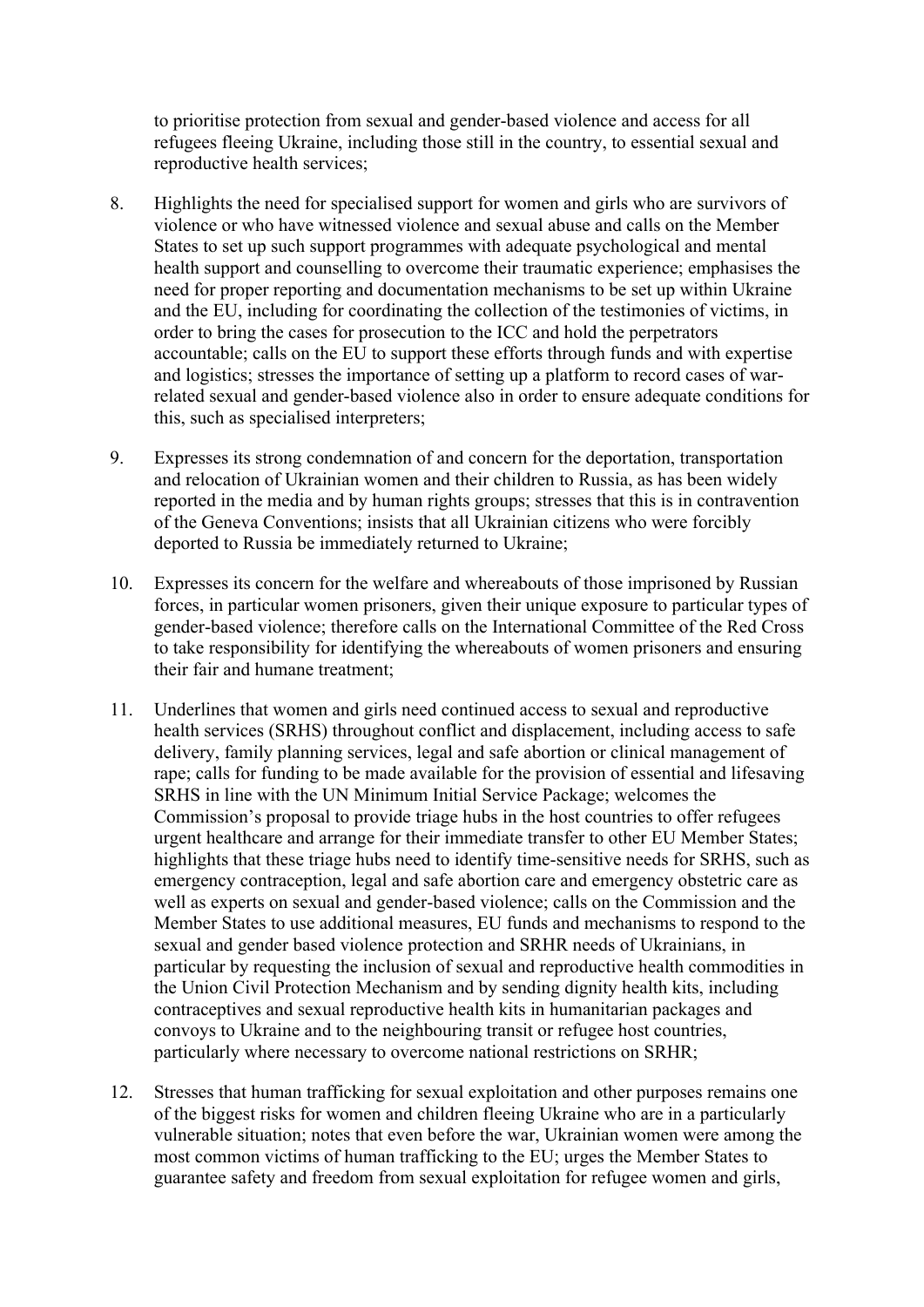including by providing safe and coordinated transportation between Member States; urges the Member States and the EU to swiftly identify and prosecute the trafficking networks profiting from the sexual exploitation of refugee women and girls; reiterates that prostitution feeds the trafficking of vulnerable women; encourages the EU to support Ukraine in investing in anti-trafficking awareness raising and prevention measures on the Ukrainian side, for example by disseminating information about these risks; stresses that surrogate mothers are in a situation of particular vulnerability and precariousness; strongly insists that the primary interest at stake is the life of the women and that they should not be prevented from leaving Ukraine if they wish to do so; recalls that sexual exploitation for surrogacy and reproduction is unacceptable and a violation of human dignity and human rights;

- 13. Condemns the practice of surrogacy, which can expose women around the world to exploitation, in particular those who are poorer and are in situations of vulnerability, such as in the context of war; asks the EU and its Member States to pay particular attention to the protection of surrogate mothers during pregnancy, childbirth and puerperium and to respect all of their rights, as well as those of the newborns;
- 14. Underlines the serious impact of surrogacy on women, their rights and their health, the negative consequences for gender equality and the challenges stemming from the crossborder implications of this practice, as has been the case for the women and children affected by the war against Ukraine; asks the EU and its Member States to investigate the dimensions of this industry, the socio-economic context and the situation of pregnant women, as well as the consequences for their physical and mental health and for the well-being of babies; calls for the introduction of binding measures to address surrogacy, protecting women's and newborns' rights;
- 15. Welcomes the activation by the Commission of cooperation within the network of national rapporteurs on trafficking in human beings and, in this regard, the activation of police cooperation on anti-trafficking, including on the EMPACT platform, and the deployment of Europol teams to the countries bordering Ukraine; calls for these efforts to be supported with sufficient financial resources at EU level;
- 16. Welcomes the common 10-point plan presented to interior ministers on 28 March 2022 encompassing the Commission's plan for stronger European coordination on welcoming people fleeing the war against Ukraine; notes that under the 10-point plan, standard operation procedures and guidelines for the reception and support of children and the transfer of unaccompanied minors are proposed; welcomes the development within the 10-point plan of a common anti-trafficking plan based on the EU strategy on combatting trafficking in human beings (2021-2025), under the lead of the EU Anti-Trafficking Coordinator; asks for its swift adoption; calls for additional investment in antitrafficking measures in Ukraine, such as an EU-wide helpline number specifically for refugee victims or those at risk of human trafficking or sexual and gender-based violence, free of charge and monitored in Ukrainian;
- 17. Calls on the Commission and the Member States to improve coordination at border crossings and reception facilities, ensure accurate registration of refugees and their access to the necessary documentation; welcomes the registration programme for volunteers helping refugees, in order to keep track of persons providing help; calls on the Commission to further enhance efforts in terms of prevention and tackling crimes that refugee women might face, such as human trafficking, sexual and gender based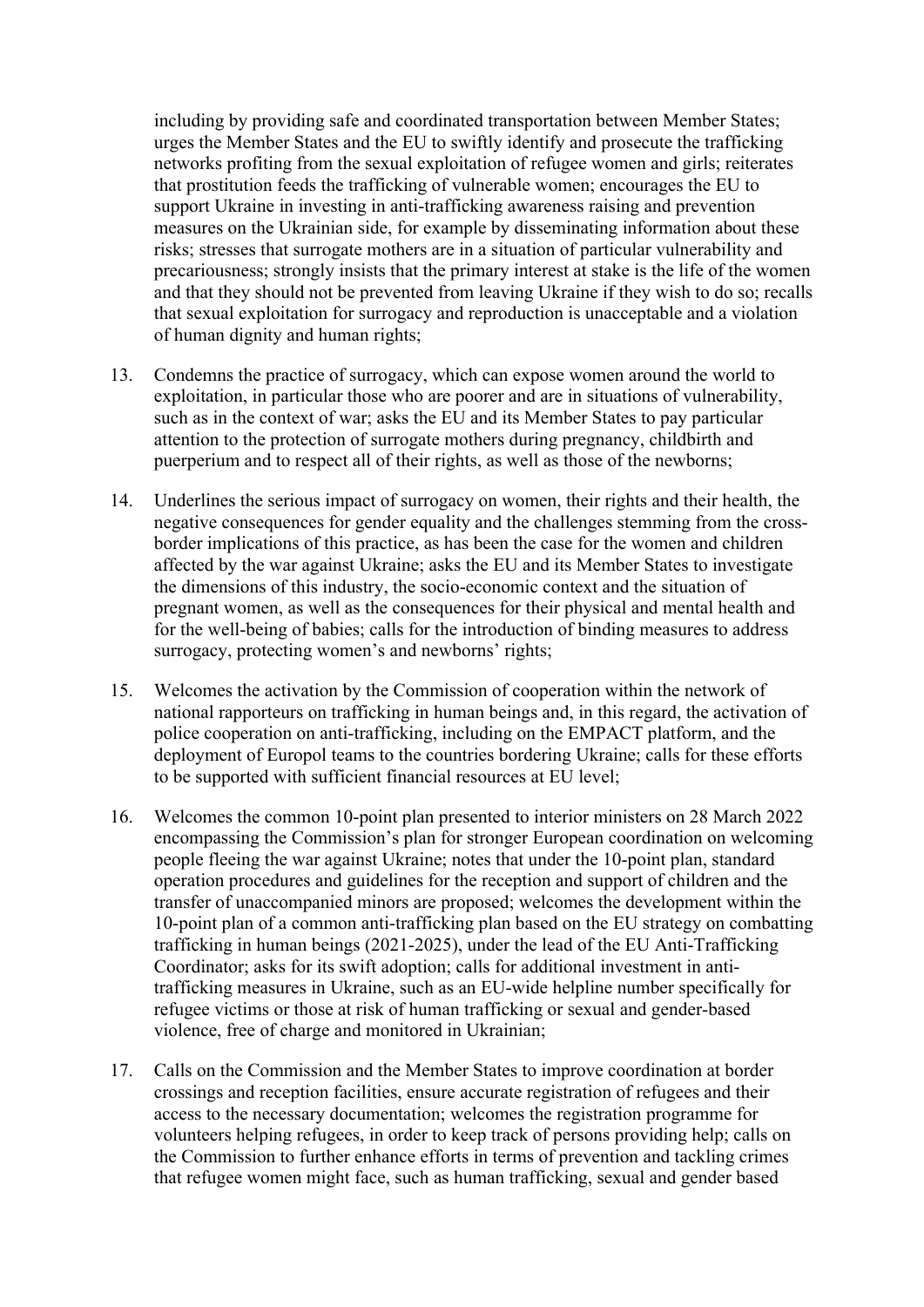violence, exploitation and abuse; stresses that human trafficking of all kinds, in particular for the purpose of sexual exploitation by pimps, brothel owners, and buyers of sexual services, but also for other purposes, is one of the biggest risks for the refugee women and children fleeing Ukraine; calls on Member States' police forces and Europol to monitor and conduct awareness campaigns in transit points used by traffickers, such as train and bus stations, petrol stations, motorways or airports, through which they can smuggle their victims, as well as refugee reception centres where victims can be targeted;

- 18. Encourages the Member States to make use of assistance offered by EU agencies with regard to hosting women refugees; emphasises the need for an EU-wide registration platform for people applying for temporary protection, as proposed by the Commission, which is especially needed to support tracing and reunification efforts of unaccompanied minors, but also with regard to those at risk of trafficking, such as women and girls;
- 19. Calls on the Commission to swiftly prepare and roll out uniform guidance for the reception and support of children, especially young girls as well as elderly women including during procedures for transferring unaccompanied children, providing interim alternative care and reuniting children with family members;
- 20. Stresses that the hosting Member States provide support to the millions of refugees fleeing Ukraine, particularly women and children, impacting on their social, healthcare, childcare and education services; calls, therefore, on the Commission to conduct a detailed analysis of the needs and to adapt existing policies, including financial instruments such as structural funds, keeping a gender-sensitive approach; calls on the Commission to support the Member States as much as possible in this task, paying special attention to women and young girls; commends the efforts of the Member States towards sharing responsibility through the Solidarity Platform and encourages further enhancement of this cooperation;
- 21. Notes that it is essential for women refugees to gain access to livelihoods including the ability to work and earn income as soon as possible; calls for special programmes and language courses, as well as universal access to childcare, to facilitate integration into the EU labour market;
- 22. Stresses that the needs of women experiencing intersectional discrimination due to their racial or ethnic background, disability, nationality, sexual orientation, gender identity or expression, including those having experienced sexual violence, are taken into account, notably by providing safe and appropriate reception or care arrangements and ensuring that there is no discrimination at border crossing points; underlines the need to collect and analyse disaggregated data by gender, age, disability, nationality and point of destination (if known) with a view to supporting short- and long-term planning of appropriate services and facilities; calls on the Commission to ensure that Roma women fleeing Ukraine are not being discriminated against and are able to move within the EU; calls on Member States to guarantee of their protection in the implementation of the TPD;
- 23. Welcomes the EU funding provided for refugees fleeing Ukraine, including via the Recovery Assistance for Cohesion and the Territories of Europe (REACT-EU) programme, the Asylum, Migration and Integration Fund (AMIF) and the Cohesion's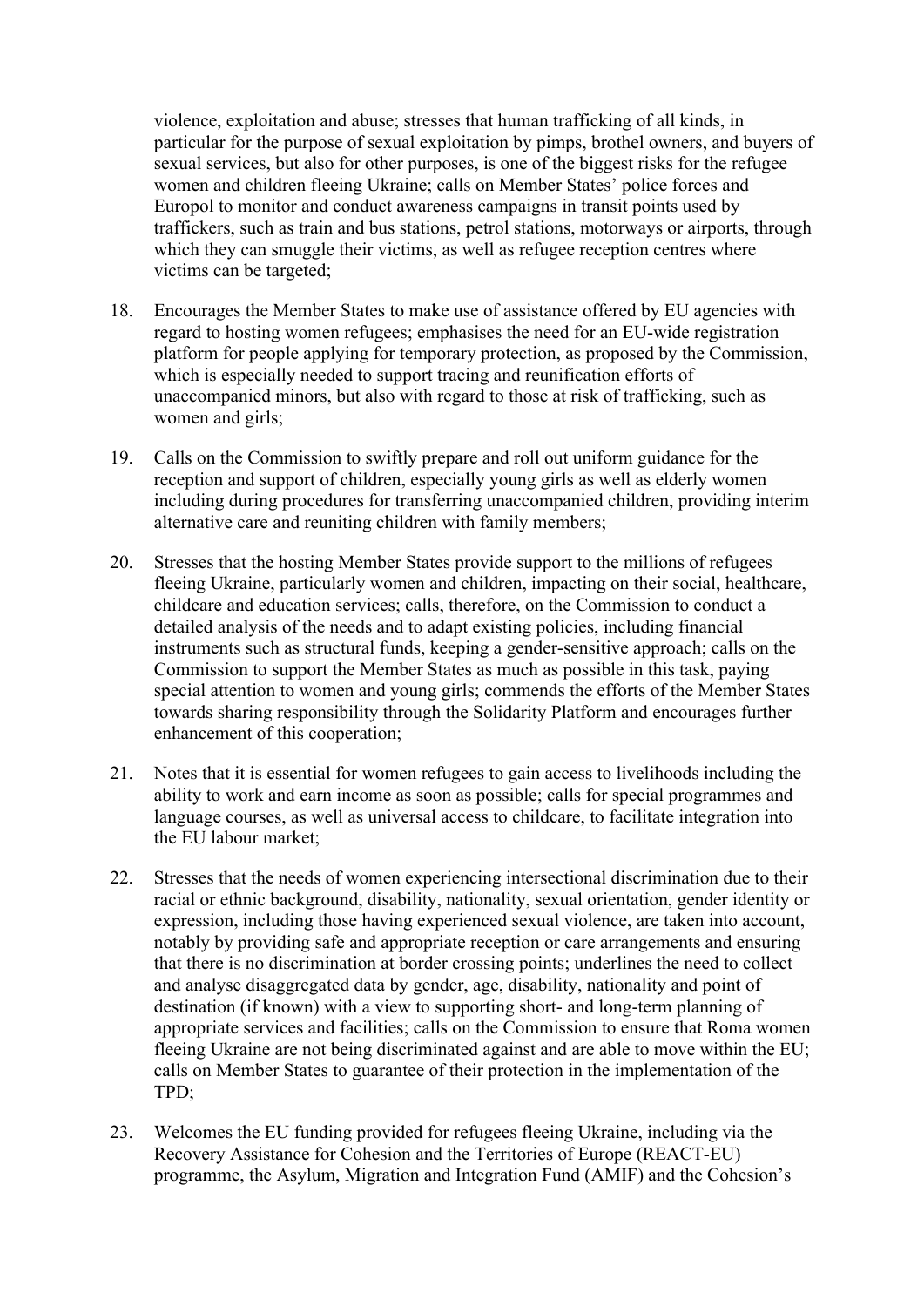Action for Refugees in Europe (CARE), which would allow EU countries and regions to provide emergency support to people fleeing from Russia's invasion of Ukraine; asks for these funds to be gender-sensitive; insists that this Parliament should supervise how the funds are spent, particularly in countries with ongoing rule of law violations such as Poland and Hungary; reiterates that the principle of gender mainstreaming and gender budgeting is a core principle of the EU;

- 24. Points out that that civil society organisations need greater direct financial and material support from the EU and its Member States to facilitate coordination on the ground and to ensure a better distribution of the various responsibilities; calls on the Commission and the Member States to improve the coordination of humanitarian assistance in cooperation with civil society and international organisations, including UNHCR, UN Women, the United Nations Population Fund, the World Health Organization and other UN agencies, as well as the International Organization for Migration and International Committee of the Red Cross, and to ensure immediate and direct access to funding for civil society organisations providing assistance to Ukrainian refugees, in particular to gender equality, SRHR and women's rights organisations and women human rights defenders, in all transit and refugee hosting Member States, and particularly in countries that impose restrictions on SRHR; urges the Commission and the Member States to involve civil society organisations and to consult them and local authorities on the availability of the funding and the way it is spent and allocated;
- 25. Calls on the EU institutions and the Member States to closely consult with organisations fighting for the rights of women, girls and marginalised groups, especially on the ground, but also when making policy decisions related to this war; calls for particular support for and protection of women human rights defenders who are still active in Ukraine;
- 26. Stresses the tremendous work done by NGOs and activist groups to aid women with access to SRHR and the fact that their members are putting their own freedom on the line, such as Justyna Wydrzyńska, who has been charged under Poland's draconian antiabortion law for having provided medical abortion pills to another woman; calls on the Commission to protect and support these women human rights defenders against any persecution they might face;
- 27. Highlights the specific difficulty faced by LGBTIQ+ families when crossing borders; stresses that children of same-sex couples risk being separated from one or both parents; invites Member States to take account of de facto partnerships and families in the implementation of the Temporary Protection Directive;
- 28. Recalls the difficult situation of and obstacles to transgender persons including trans women or transgender and intersex women with the male gender marker in their passports, who are prevented from fleeing Ukraine; recalls that transgender people whose identity documents do not correspond with their identity cannot pass through internal checkpoints and may be excluded from civil protection measures; points out that reception camps set up for them by volunteers and civil society lack the capacity to house everyone; stresses that transgender persons have difficulties to access hormonal treatments; recalls that such treatments and other specific medicines for transgender and intersex people are classified as essential by the WHO and thus should be included in humanitarian aid packages; calls on the Commission, therefore, for EU financial support and coordination help in this regard; calls on the EU to ask Ukraine to simplify the